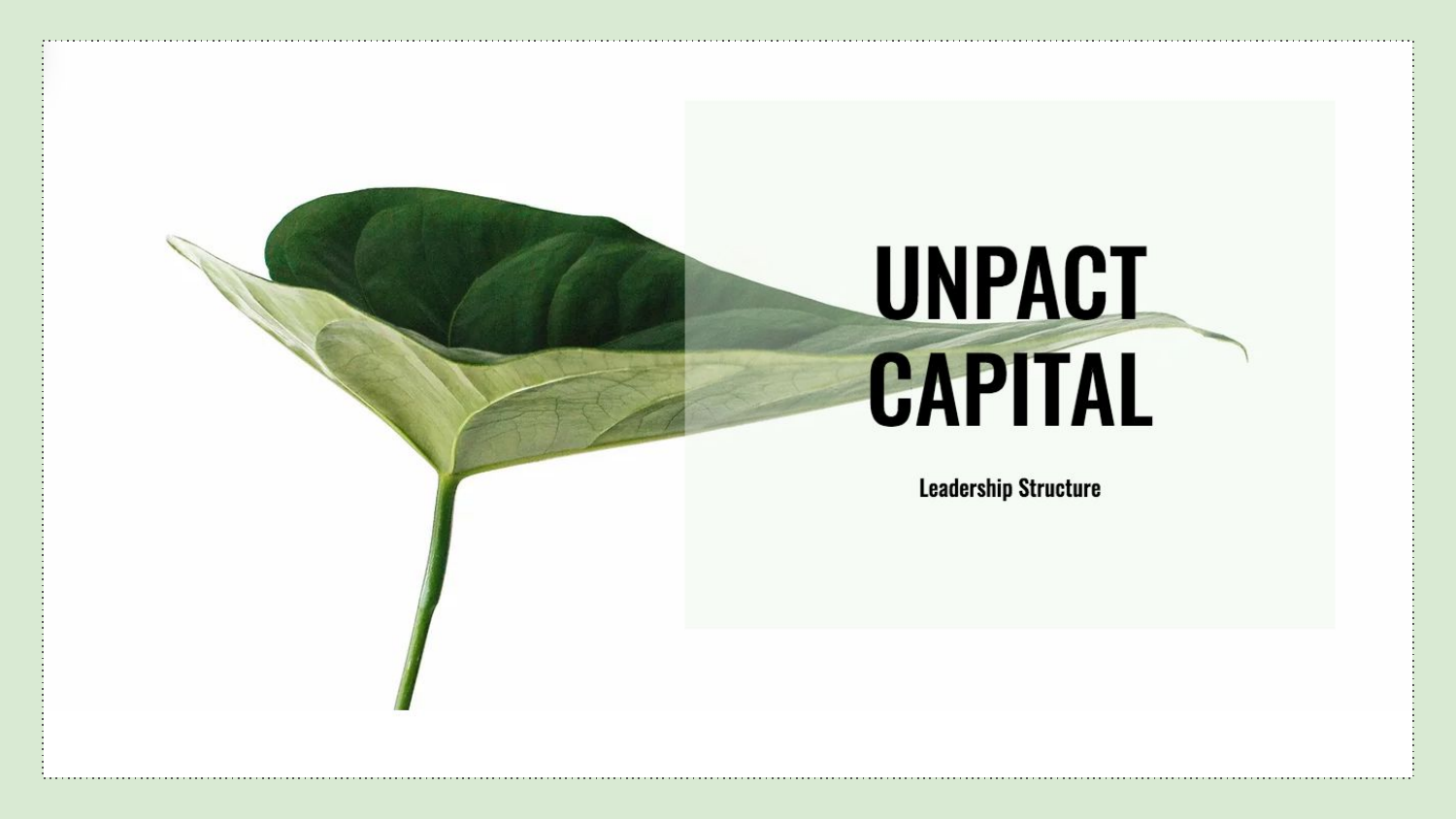# **GROUP STRUCTURE**

### 3 divisions comprise Unpact:







### The Fund Research Discussion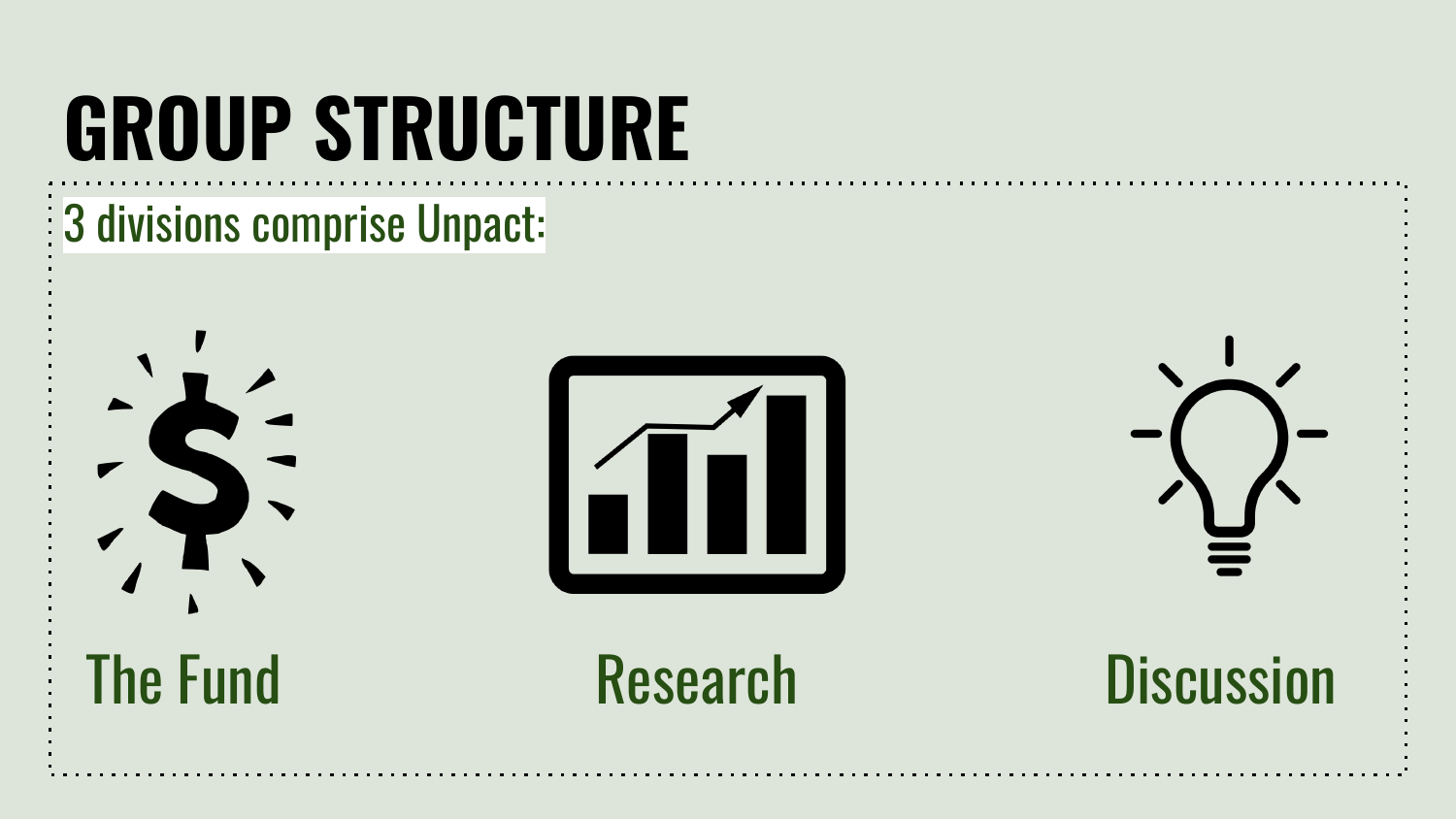# **WHO MAKES UP EACH DIVISION?**

- The Fund → **Investment Analysts** make investment recommendations for publicly-traded stocks with \$ from our student-financed fund. Model includes a blend of valuation and ESG analysis.
- $\mathbb{R}$ **Research**  $\longrightarrow$  **Research Associates** produce equity research, industry analyses, etc. to be considered in our investment decisions.
- Discussion → **Affiliates** engage in discussions around business and ethics with peers, industry professionals, and educators.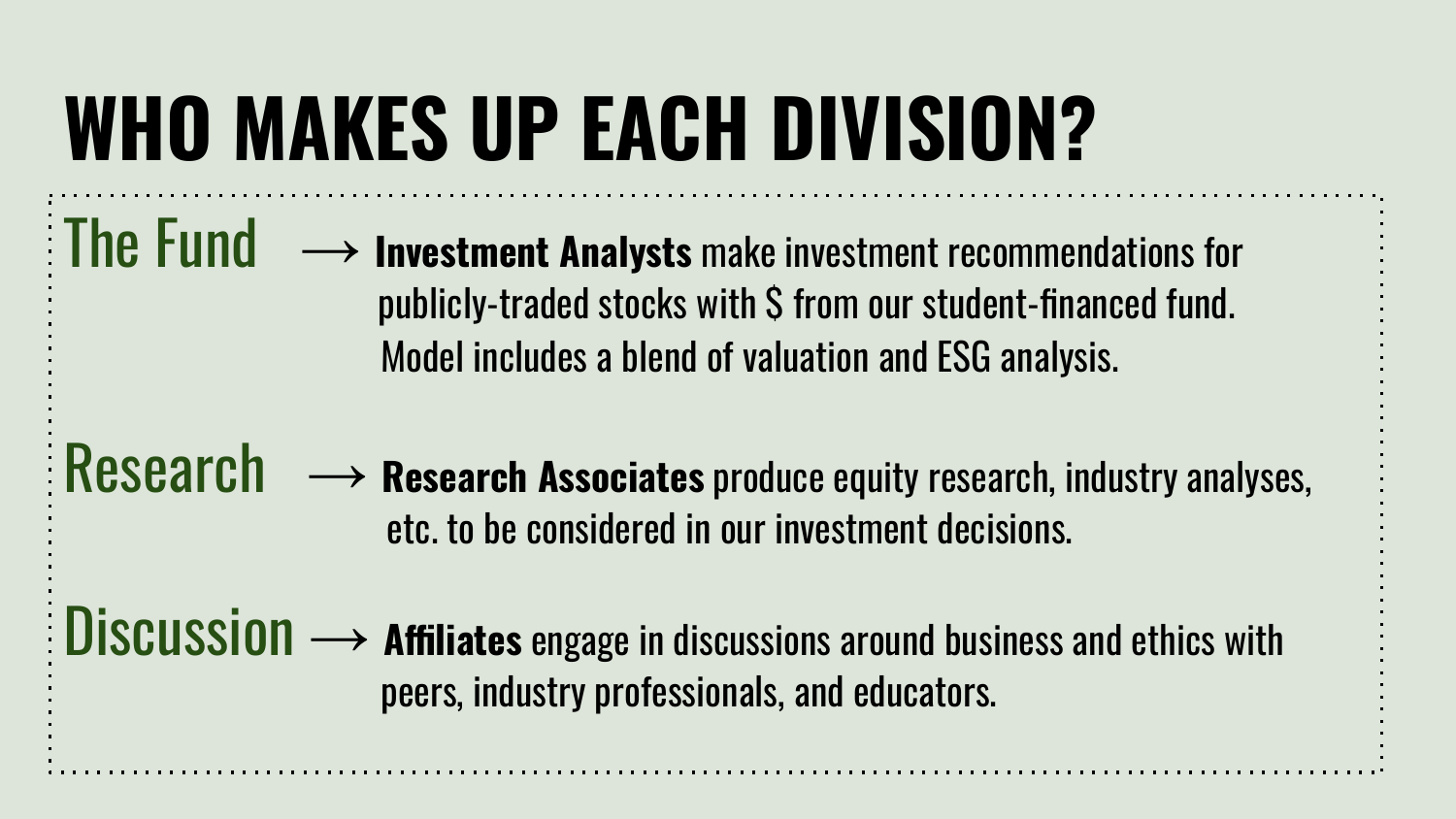### **LEADERSHIP**

### The Executive Board is the umbrella that presides over our 3 divisions

\*please note that we may bring on multiple people for select VP roles depending on interest

#### Partner

(Archer and Jayne) \*manage legal, banking, and accounting operations \*oversee all aspects of the group

#### VP Communications

\*create + distribute advertising content \*update website + socials \*design graphics

#### VP Operations

\*schedule virtual and in-person events \*organize legal and financial records + tax deadlines

### VP Outreach

\*recruit panelists for speaker events \*build relationships with partner orgs

#### VP Values

\*advance principles of social equality, diversity, etc. within group

#### VP Research

\*manage the Research division of the group \*distribute equity + industry research to Investment Analysts